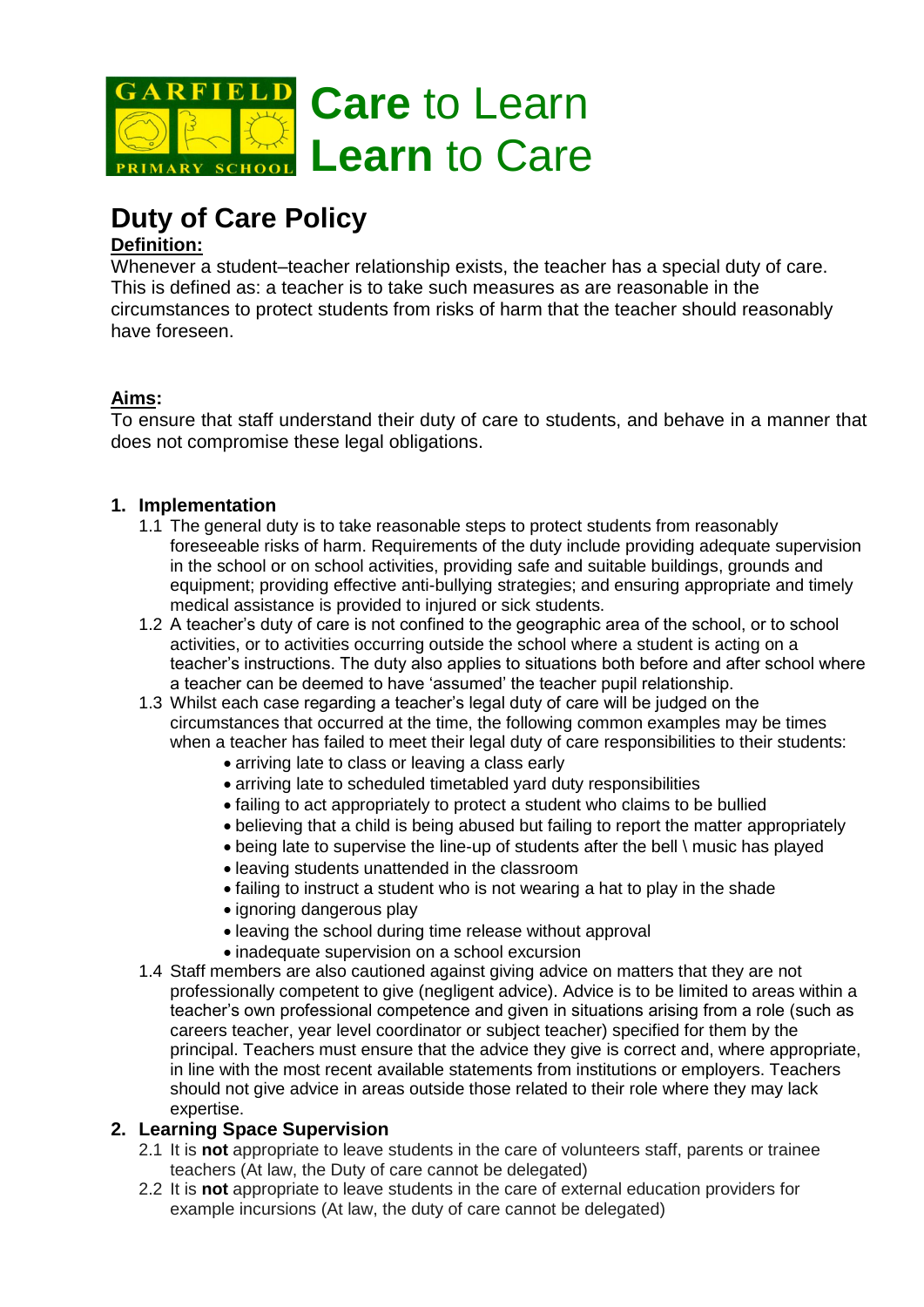- 2.3 In **an emergency situation** use the phone for the Principal and administration staff or contact the teacher in the next room. (if appropriate – send another student for assistance)
- 2.4 **No student** should be left unsupervised **outside the learning space** as a withdrawal consequence for misbehaviour. Withdrawal is to be conducted by sending a student to a colleague's learning space, contacting them first to alert them that the student is on their way (accompanied by 2 other students).

## **3. Movement of Students**

- 3.1 Students moving between specialist teaching areas must do so under classroom teacher or specialist teacher supervision.
- 3.2 Discretion is to be used when allowing students to visit the toilet during learning time.

## **4. Yard Supervision**

- 4.1 Yard supervision is an essential element in teachers' duty of care. In supervising students, teacher's duty of care is one of positive action.
- 4.2 Be alert and vigilant intervene immediately if potentially dangerous behaviour is observed in the yard. – enforce behaviour expectations and logical consequences for beaches of school expectations.
- 4.3 Teachers should always be on the move focussed on the students at play and be wearing the high visibility vest.
- 4.4 Yard duty supervision within the school requires the teacher to fully comply with DEECD guidelines and brings with it an increased duty of care. It is a teacher's responsibility to be aware of these guidelines and duty of care responsibilities.
- 4.5 Teachers rostered for yard duty are to attend the designated area at the time indicated on the roster.
- 4.6 Teachers on yard duty are to remain in the designated area until the end of the break period or until replaced by relieving teacher.
- 4.7 The handing over of yard duty from one teacher to another must be quite definite and must occur in the area of designated duty. Where a relieving teacher does not arrive for yard duty, the teacher currently on duty should send a message to the staffroom, but not leave the area until replaced.
- 4.8 Teachers scheduled for First Aid duty must promptly attend to the student seeking first aid on arrival at the staffroom. The first aid procedures are as per the First Aid Policy.
- 4.9 No changes to yard duty roster are to be made without the approval of the Principal.

## **5. Risks to students outside the school environment**

5.1 Legal cases establish that a teacher's duty of care does not start nor end at precise times during the day. The approach is generally taken is that a teacher's duty applies irrespective whether the risk occurs in or outside the school environment. *However, the important issue in all cases will be whether the school took reasonable steps to protect the student from risk.*

# **6. Excursions, In-school visits and Camps**

- 6.1 An in-school visit with an external provider does not absolve supervision duties of a teacher, including first aid duties. A teacher must be present at all times and remain the person designated with duty of care responsibilities.
- 6.2 Camps and excursions outside the school require the teacher to fully comply with the DEECD guidelines, including staff: student ratio compliance and bring with it an increased duty of care. It is a teacher's responsibility to be aware of these guidelines and remain the person designated with duty of care.
- 6.3 If crossing roads students are to use designated crossing points. Staff are to walk to the middle of the crossing to ensure visibility and orderly crossing.
- 6.4 School policy is for students to be counted on and off transport and at other times on a regular basis whilst on excursion or camp activities.
- 6.5 The teacher in charge will have copies of all confidential medical forms and permission notes with contact details. The important part of this is that the teacher, whilst outside the school with students has the required information to make contact as needed.
- 6.6 The teacher in charge or designated teacher of an excursion or camp will carry a mobile phone and a first aid kit and student specific medial requirements.

# **7. Informing Staff of the legislative liability of Duty of Care**

- 7.1 All staff will be informed of their legal requirement via:
	- A copy of this document will be provided to each staff member at the first staff meeting at the commencement of the school year, and will be placed on the website
	- New staff will be informed of their Duty of Car as part of the school's Induction Program